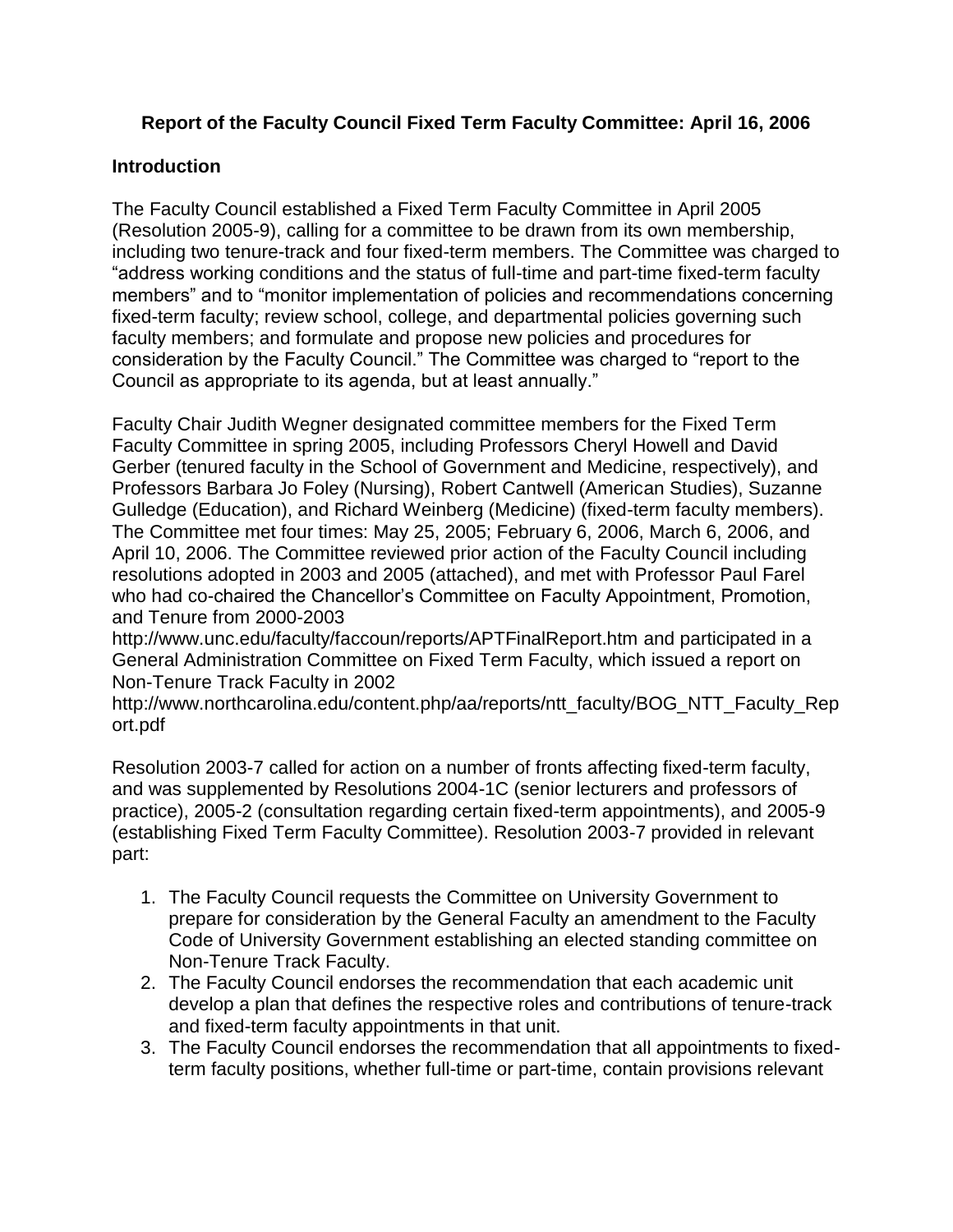to the possibility that funding to cover the full duration of the contract may not be available due to funding rescissions.

- 4. The Faculty Council endorses the recommendation that, to the maximum feasible extent, no person should be appointed to more than three consecutive one-year terms in a fixed-term rank before appointment to a longer term is made available.
- 5. The Faculty Council urges the Dean of the College of Arts and Sciences to rescind the administrative rule now in effect that links the term of fixed-term faculty appointments to the term of appointment of the department chair.
- 6. The Faculty Council requests the Committee on University Government to prepare for consideration by the General Faculty an amendment to the Faculty Code stating the expectation that all appointments and reappointments to fixedterm faculty positions, whether full-time or part-time, will be made with the same consultations within the appointing unit as is the case for appointments to tenuretrack positions.
- 7. The Faculty Council requests the Committee on University Government to prepare for consideration by the Council a proposed amendment to the tenure regulations creating the rank of senior lecturer.
- 8. . The Faculty Council endorses the recommendation that each appointing unit that makes appointments to graduated ranks using the prefix qualifiers "research," "clinical," or "adjunct" develop descriptions of the criteria for initial appointment to and progression through those ranks."
- 9. The Faculty Council endorses the recommendation that promotions within fixedterm ranks that differentiate appointment by ranks analogous to those employed in tenure-track appointments follow the same time line for review as is prescribed for tenure-track appointments.
- 10.The Faculty Council endorses the recommendation that each academic unit include fixed-term faculty in appropriate school and departmental decisionmaking and advisory venues, except those relating to evaluation and promotion of tenure-track faculty.
- 11.The Faculty Council endorses the recommendation that deans and department heads make every effort to include fixed-term faculty in professional development activities.
- 12.The Faculty Council requests the Provost to examine the criteria for awards, particularly those related to service, to ensure that fixed-term faculty are eligible for consideration unless disqualified by the terms establishing the award.

The Fixed Term Committee contacted the Provost's Office and deans (many of whom have changed since 2003) to determine the extent to which these requests had been implemented. It also drew insight from its own members, discussing the conditions facing fixed-term faculty in their respective schools. In addition, the Committee consulted with other colleagues in fixed term appointments, reviewed the study on Faculty Retention submitted to Faculty Council in fall 2004.

## **Recommendations**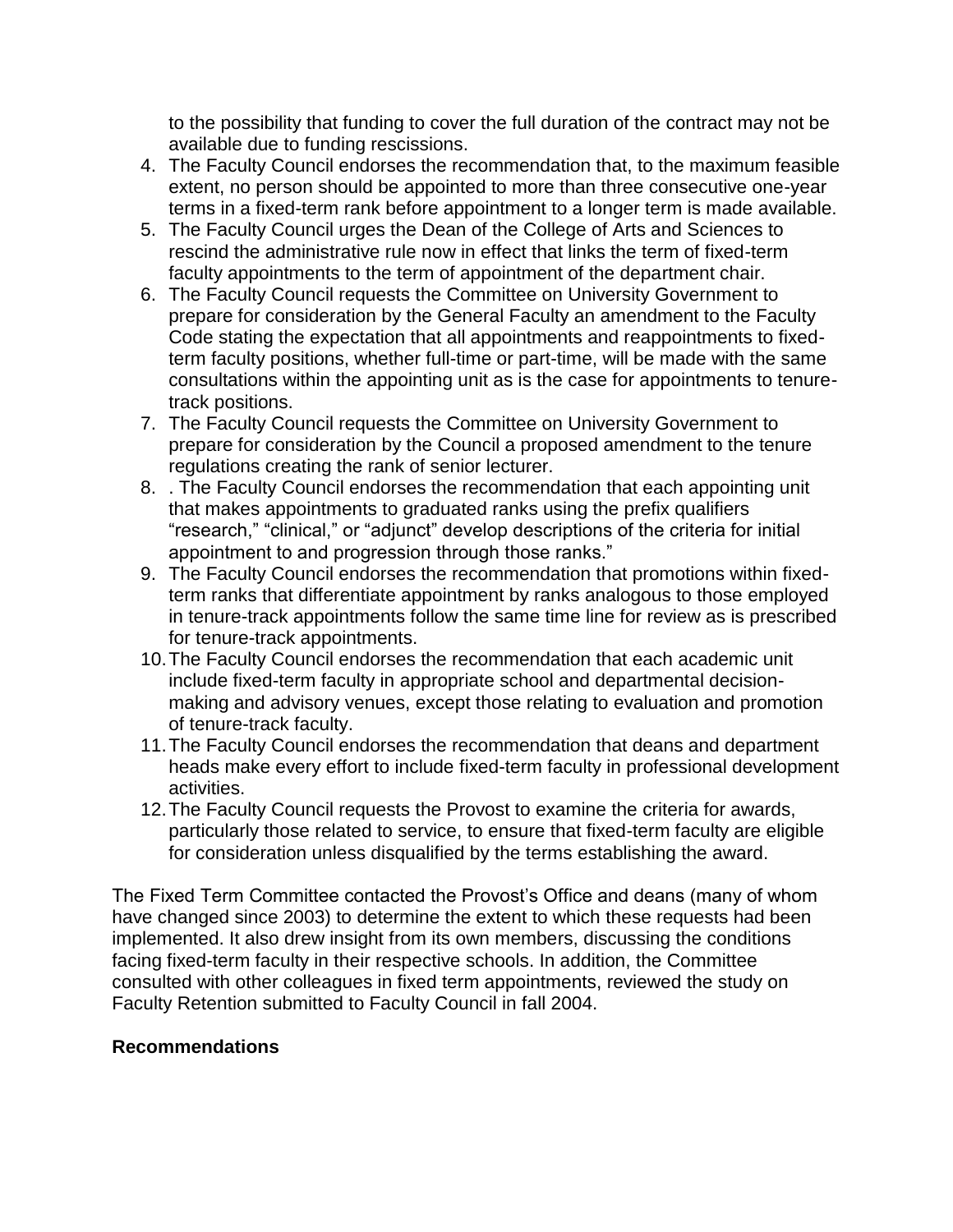The Fixed Term Committee offers this preliminary report to focus ongoing work by the Faculty Council, the Provost and others for the coming year. Sustained attention to the circumstances of fixed-term faculty is important, particularly given the growing incidence of fixed-term appointments within the academy at Carolina. The Committee therefore recommends the following steps and requests Faculty Council to adopt Resolution 2006-6 as a means of implementation these recommendations.

#### A. Requests to the Provost Following-Up on Earlier Resolution

1. Communicating Expectations to Deans and Chairs. Because faculty who serve as deans and chairs often rotate in and out of those positions, those entering such positions should be reminded of the expectations of colleagues regarding treatment of fixed-term faculty members. The Committee believes that the Provost's office is in the best position to remind new deans about these expectations and to ask them to incorporate information about relevant issues in their work with their department chairs.

2. Reviewing Status of Action on Prior Recommendations. The Faculty Council requested action on a number of key issues affecting fixed term faculty three years ago. The Committee believes that systematic review of the actions of schools and departments in implementing the recommended actions is needed. It requested preliminary information from all schools in April 2006, but due to the tight time frame, only about a third were able to respond. It will be particularly important to ascertain practices in the largest units (notably the College of Arts & Sciences and the School of Medicine) and to do so at the departmental level.

3. Tracking Personnel Actions. Certain of the prior recommendations can best be addressed by development of a "tickler" system that cues administrative personnel about actions that need to be taken in processing personnel actions involving fixed-term faculty members. Often those preparing appointment letters or reappointment paperwork change are staff or changing personnel (such as associate deans or associate chairs) who may not be familiar with the Faculty Council recommendations if not reminded in a systematic way.

4. Assisting in Data Analysis. On the national front, universities and colleges are turning more frequently to fixed-term faculty to accomplish their institutional missions and to accommodate changing funding streams which may not provide permanent support for those in certain research and clinical fields. While fixed-term appointments may be warranted in certain instances, there is also a risk that fixed-term appointments could be employed in instances in which tenure-track appointments would be more appropriate or that traditionally disadvantaged populations could relegated to the fixed-term track. In order to protect against these risks, the University needs to be aware of emerging patterns and consciously assess the circumstances in which fixed-term appointments are made, the implications for shared governance, and the means by which professional parity can be assured when fixed-term appointments are employed. The Committee concluded that it was not feasible to engage in such detailed analysis in spring 2006 because of the demands associated with SACS reaccreditation, but believes that it is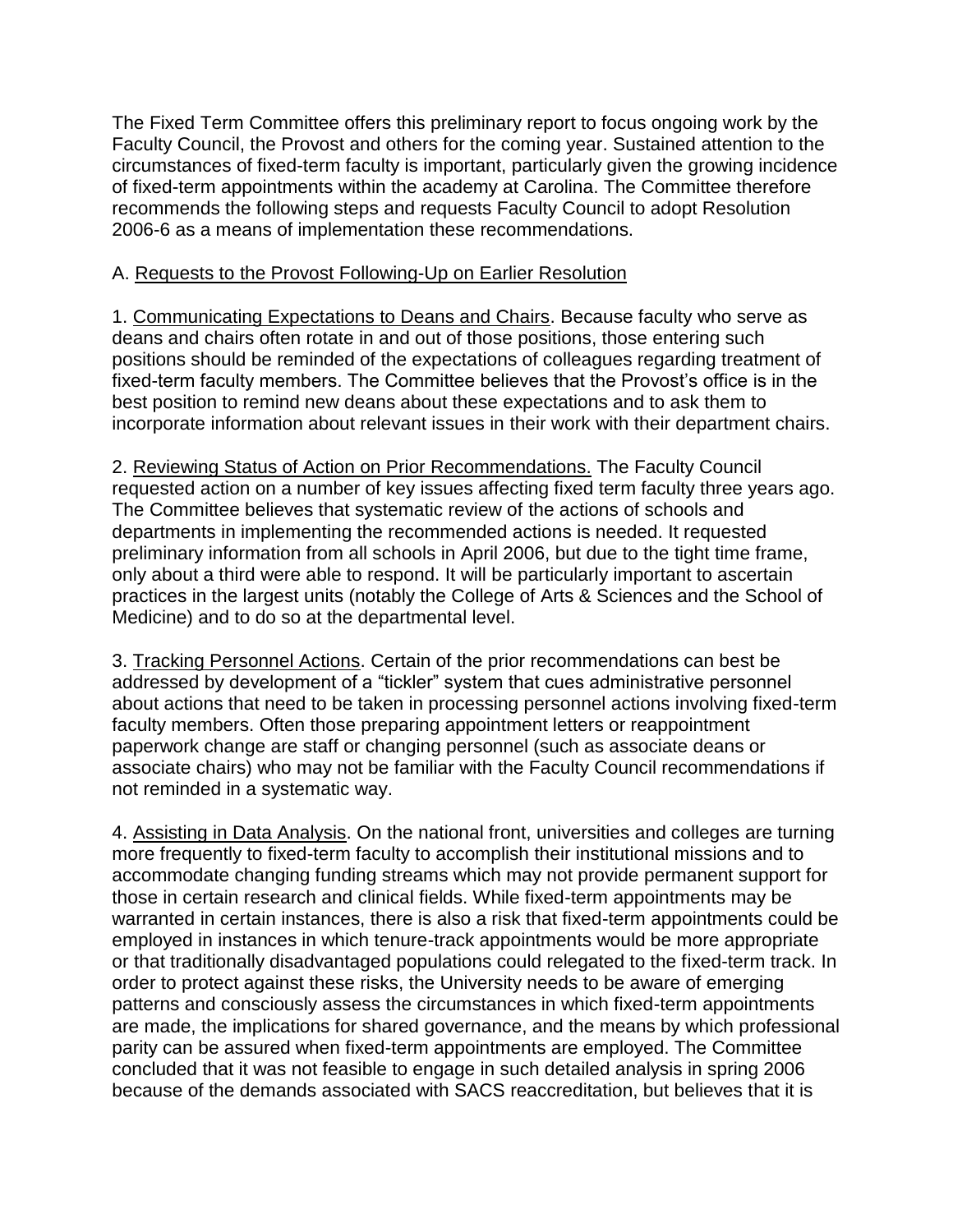important to assess such developments closely, with the aid of the Office of Institutional Research and Assessment and the Provost's Office.

# B. Additional Steps

The Committee discussed several additional steps needed to assure that the goals of Resolution 2003-7 are achieved. At the suggestion of the Agenda Committee, Resolution 2006-6 flags these items as ones on which the Faculty Council requests additional work by the Fixed Term Faculty Committee and the Office of the Provost in anticipation of future action during the 2006-07 academic year.

1. Policy Statement. Committee members reported questions from some administrators about whether principles incorporated in Resolution 2003-7 could be implemented absent a formal policy statement issued by the Provost. Information to date from current deans indicates that implementation is uneven, and it is likely that the practices of departments and divisions are the same. The Committee accordingly recommends the adoption of a formal policy statement by the Provost to be shared with deans, chairs, and division heads on a recurring basis to assure that the changing personnel in these positions are aware of the University's expectations about treatment of fixed-term faculty.

2. Information Dissemination to Fixed Term Faculty. Committee members also discussed fixed-term colleagues' questions about a number of important topics, including the rights of fixed-term faculty members to receive notice prior to the end of their contracts, the application of academic freedom principles, applicable salary policies, and eligibility for various sorts of university-wide professional development opportunities. Some of these issues are addressed in University documents, but not always in ways that explicitly reference the rights of fixed-term faculty. It would thus be very helpful for information about such topics to be brought together for easy access by fixed-term faculty, either by inclusion on the Provost's website or other means.

3. Review of EPA Personnel Guidelines and Other Documents. [Resolution 2003-7](http://www.unc.edu/faculty/faccoun/resolutions/Res2003-7_Final.htm) called for implementation of various principles relating to fixed-term faculty, but principles are not effective in and of themselves. The Provost's Office has developed detailed "EPA Personnel Guidelines" available at

<http://www.unc.edu/provost/policies.html> which includes specific information on many aspects of faculty appointments and reviews. It would be advisable to review this and other key university-wide documents to assure that they address issues relevant to fixed-term faculty in accordance with recommendations included in Resolution 2003-7.

4. Best Practices. The Committee considered several sources of information that suggested the need for development and more wide-spread dissemination of "best practices" related to fixed-term faculty.

o Committee members have heard numerous questions and concerns about issues facing fixed-term faculty including: eligibility to serve on department